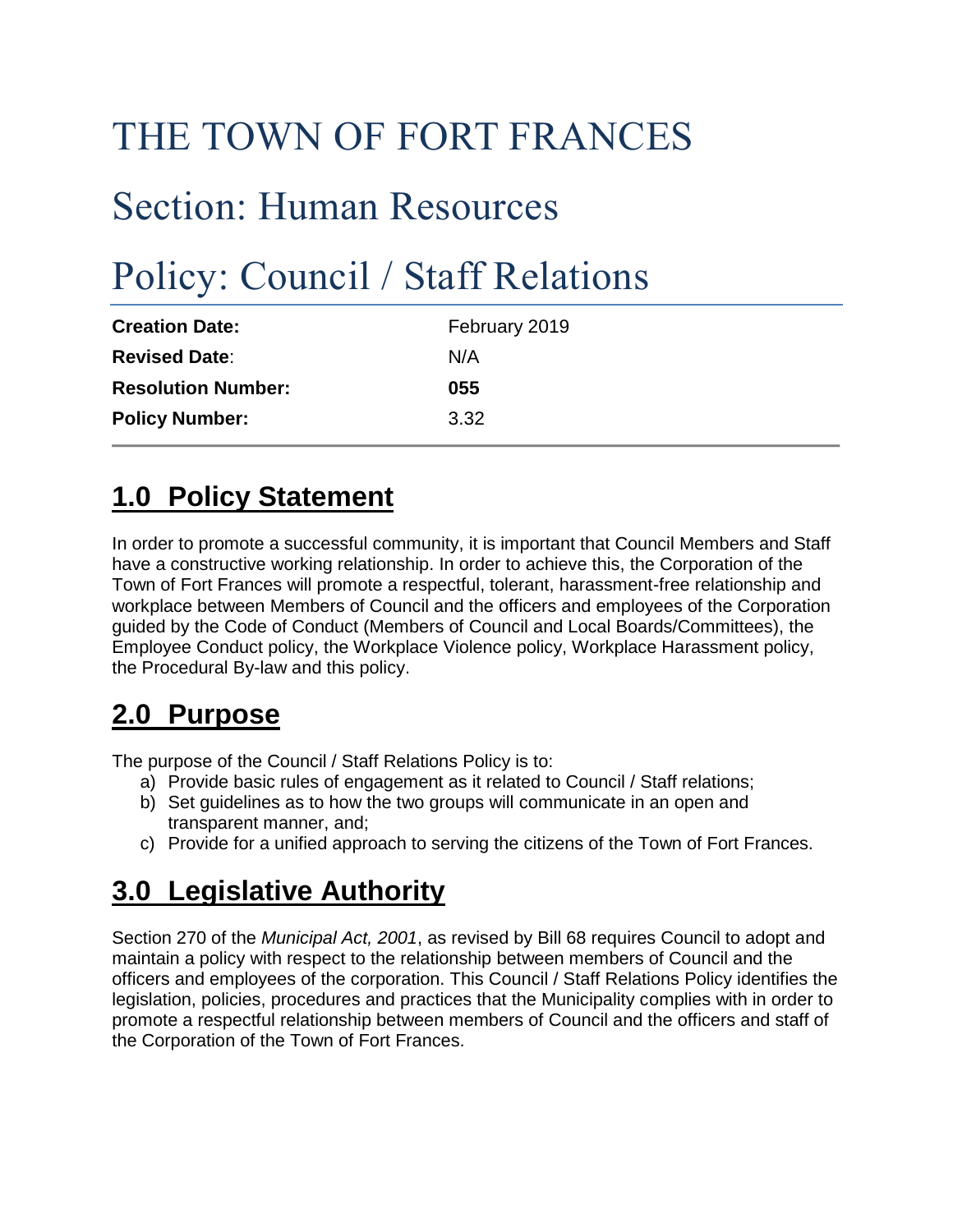#### **4.0 Definitions**

Chief Administrative Officer – shall mean the Chief Administrative Officer (CAO) or designate as appointed by the Municipality as prescribed in Section 229 of the *Municipal Act, 2001* as amended.

Clerk – shall mean the person or designate duly appointed by the Municipality as prescribed in Section 228 of the *Municipal Act, 2001* as amended.

Council – shall mean the Council of the Town of Fort Frances, duly elected.

Municipality – shall mean the Corporation of the Town of Fort Frances.

Officers and Staff – shall mean employees of the Corporation of the Town of Fort Frances other than those named specifically above.

### **5.0 Clarification of Roles**

Role of the Mayor is to represent the Municipality, provide strategic direction, create policy, and provide leadership to members of Council.

Role of Council (Policy Focus) is to represent the Municipality, provide strategic direction and create policy.

Role of Chief Administrative Officer (Direction Focus) is to act as a liaison between Council and staff, direct implementation of Council's policies, hire and develop a team of competent Officers and Staff.

Role of Officers and Staff (Implementation Focus) is to research policy and programs, give best professional advice, implement decisions of Council, fulfill statutory duties, follow direction of Chief Administrative Officer and generally see to the efficient operation of the municipal organization.

#### **6.0 Guiding Principles**

- 1. All Members are Equal
	- Members of Council, Officers and Staff must be treated equally and fairly and the appearance of favoritism must be avoided.
- 2. Chain of Command
	- Members of Council do not have authority to direct Staff to perform, or not perform functions or duties, the CAO is responsible for providing direction to Officers and Staff.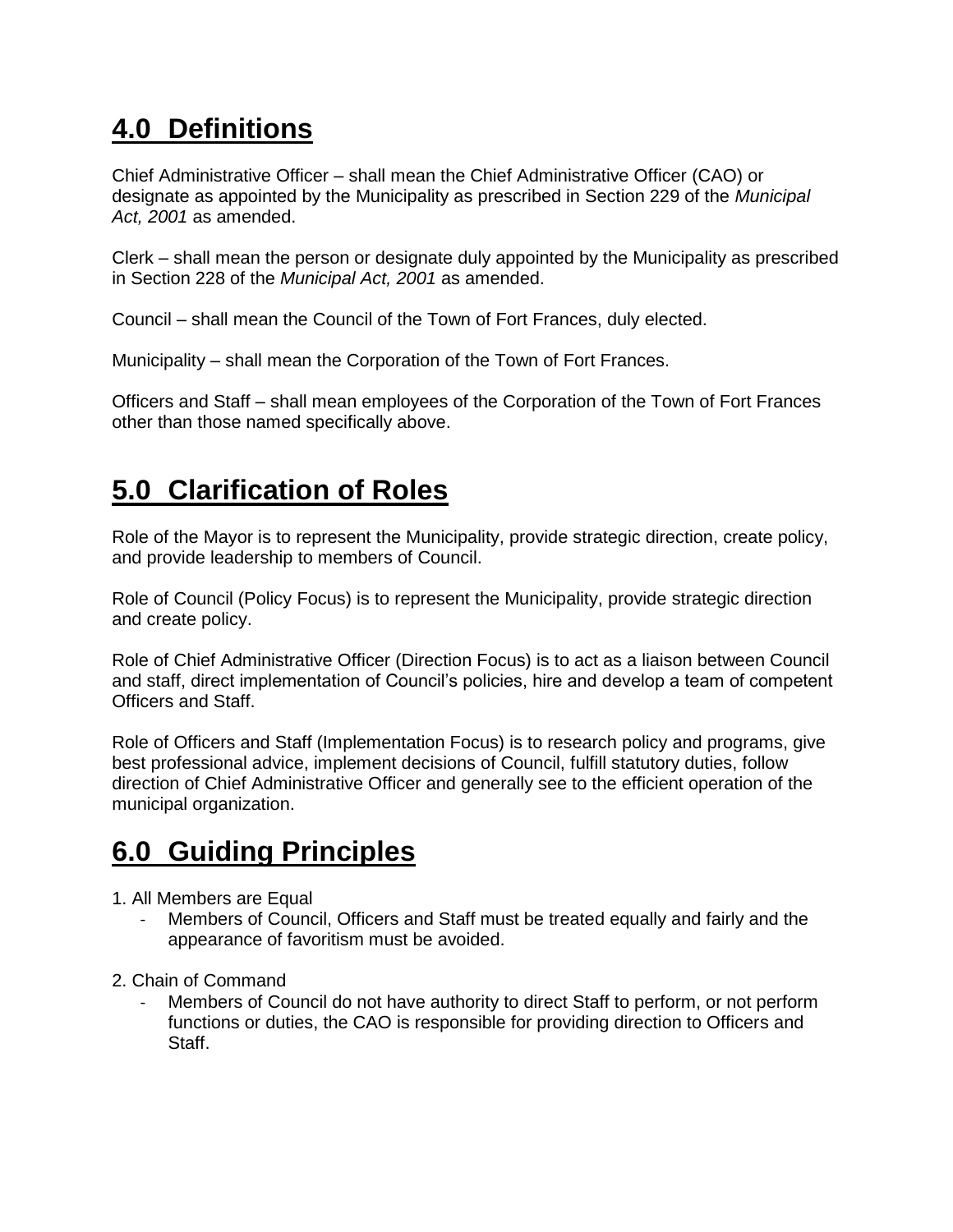- 3. Use of Officers & Staff Time
	- Members of Council should use Officers and Staff time thoughtfully. Requests from Council take Officers and Staff time away from other issues or problems that may need attention. Members of Council should be discouraged from asking for Staff reports in an effort to delay a potentially unpopular decision.
- 4. Use of Council's Time
	- Officers and Staff should be mindful of Council's time and refrain from delivering lengthy presentations which may consume Council's time better served debating and considering issues. Staff presentations should be clear and concise wherever possible.
- 5. Representative of Community
	- Members of Council should, in addition to presented research and recommendations, make their own judgement and provide leadership in their decision making. Members of Council, together with Officers and Staff work collaboratively for the public good.
- 6. Politics **vs** Management
	- Council provides direction and establishes policy, while officers and staff research, give advice and implement Council's directives. Advice comes from Officers and Staff; policy and service delivery decisions are made by Council. Staff are not politicians and members of Council are not hired professionals.
- 7. Respect Above all Else
	- Members of Council, Officers and Staff shall work together to foster working relationships that are respectful of each other's intelligence and professional duties. We all face diverse and often unique challenges and we must be cognizant that our collective goal is to serve the best interests of the Municipality.

#### **7.0 Complaints/Contraventions/Enforcement**

The CAO (or designate) shall be responsible for receiving complaints and/or concerns related to this Policy. Upon Receipt of a complaint and/or concern, the CAO (or designate) shall notify:

- a) In the case of Officers and Staff (other than the CAO), the CAO shall be notified;
- b) In the case of a Member of Council, the Integrity Commissioner shall be notified;
- c) In the case of the CAO, the Clerk shall be notified and will bring forward to Council.

If the nature of the complaint relates to Workplace Harassment, then the complaint procedure located within the Workplace Harassment Policy shall be used.

Where there is a discrepancy between this Policy and the applicable Code of Conduct, the applicable Code of Conduct prevails.